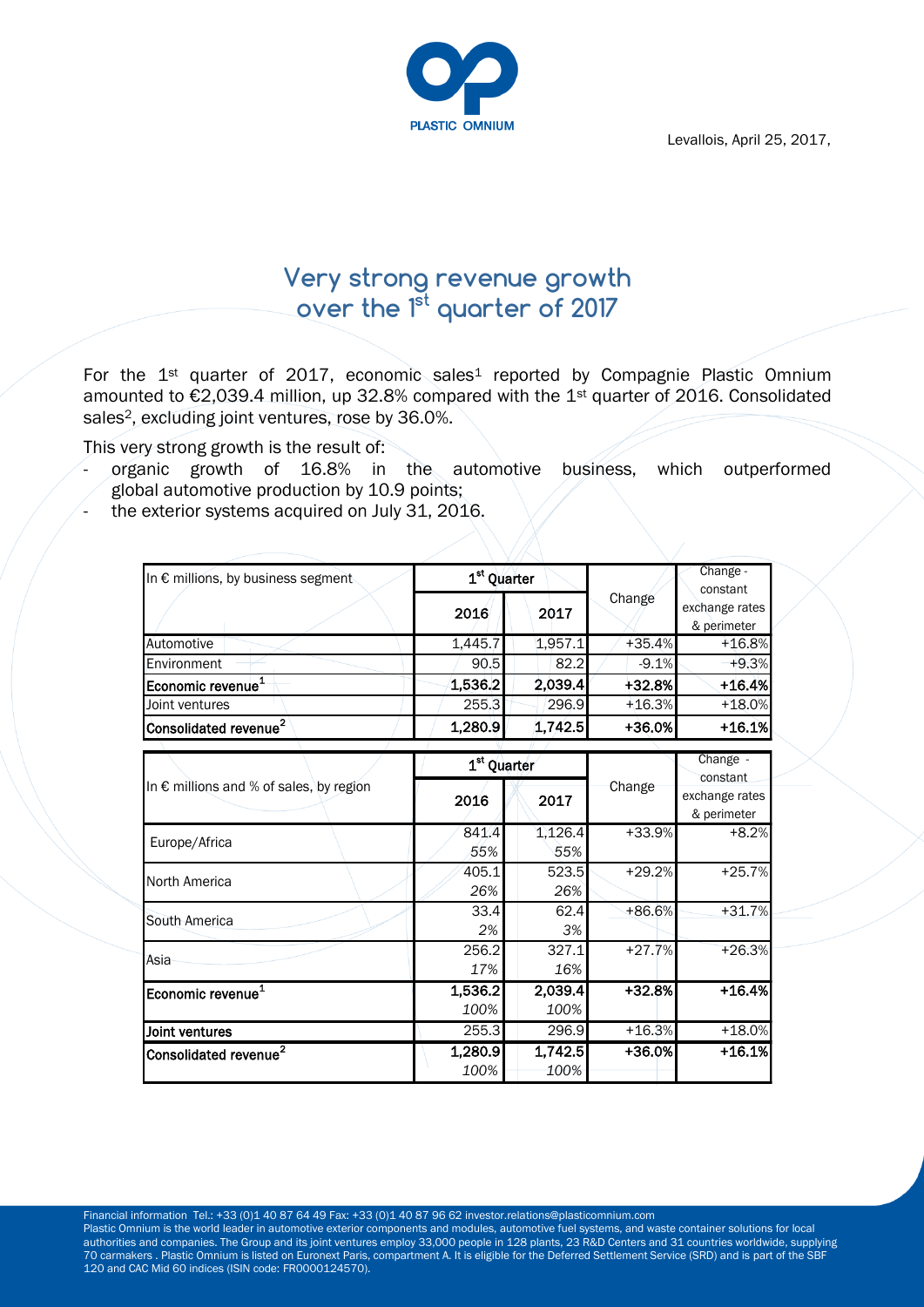## **35.4% growth in the Automotive business during the 1st quarter**

Over the 1<sup>st</sup> quarter of 2017, Automotive sales<sup>1</sup> for Plastic Omnium amounted to  $£1,957.1$ million, up 35.4%.

The figure includes around €251.6 million of revenue from the exteriors systems business acquired in July 2016.

Over the 1<sup>st</sup> quarter of 2017, revenue grew by 16.8% at constant scope and exchange rates. Growth in automotive production was 5.9% over the period. Outperformance therefore came to 10.9 points and resulted from:

- the Group's ability to land new orders by way of a sustained investment program, specifically in North America and in Asia;
- strong positioning in the SUV segment (42% of Plastic Omnium sales versus 30% for worldwide automotive production); SUVs, now capturing the core of growth from present and future automotive production;
- the continued success of innovative products (tailgates, spoilers, SCR and fuel systems for hybrid engines).

Business was robust in all geographic areas.

- In Europe, growth was driven by the success of SUVs with the commissioning of the plant in Liverpool, England, for the Jaguar Land Rover Group, and by the ramp-up of the Peugeot 3008 and 5008 models in France.
- In North America, new production capacities (two plants commissioned in 2015 in the United States, plus two plants in Mexico in 2016), combined with the forecast growth of SCR emissions control systems for diesel vehicles, resulted in predicted high growth in business.
- Growth in Asia is driven by Japan, India and China. In China, after a hike of 30.8% in 2016, Plastic Omnium again recorded high growth of 27.3% over the 1<sup>st</sup> quarter of 2017, and increased plant utilization levels at its 26 Chinese factories in a Chinese market that in 2017 will account for 26.5 million vehicles, i.e. 29% of global production. The Group is growing its presence with local Chinese manufacturers, which by the year 2021 will account for 30% of Plastic Omnium's revenue in China, versus 15% in 2017.

#### **A strong uptrend in growth at Plastic Omnium Environment**

Business is now fully focused on products and services to optimize waste management after the disposals of non-core activities in mid-2016.

After a second half-year 2016 up 4.2%, growth over the  $1<sup>st</sup>$  quarter of 2017 accelerated to reach 9.3% at constant scope and exchange rates.

#### **Major milestones in a profitable and independent growth strategy**

The increasingly restrictive regulatory framework is working in favor of Plastic Omnium's product offering:

- controlled growth over the next four years in SCR systems fitted to diesel vehicles;
- **demand and growth drivers for hybrid vehicles;**
- a growing need for more lightweight and aerodynamic vehicles in order to reduce  $CO<sub>2</sub>$ emissions and extend the driving range of electric vehicles.

In this context, over the 1<sup>st</sup> quarter of 2017, Plastic Omnium has proven its ability to outperform worldwide automotive production by at least 5 points between now and the year 2020 to achieve revenue of €9.5 billion by that time: